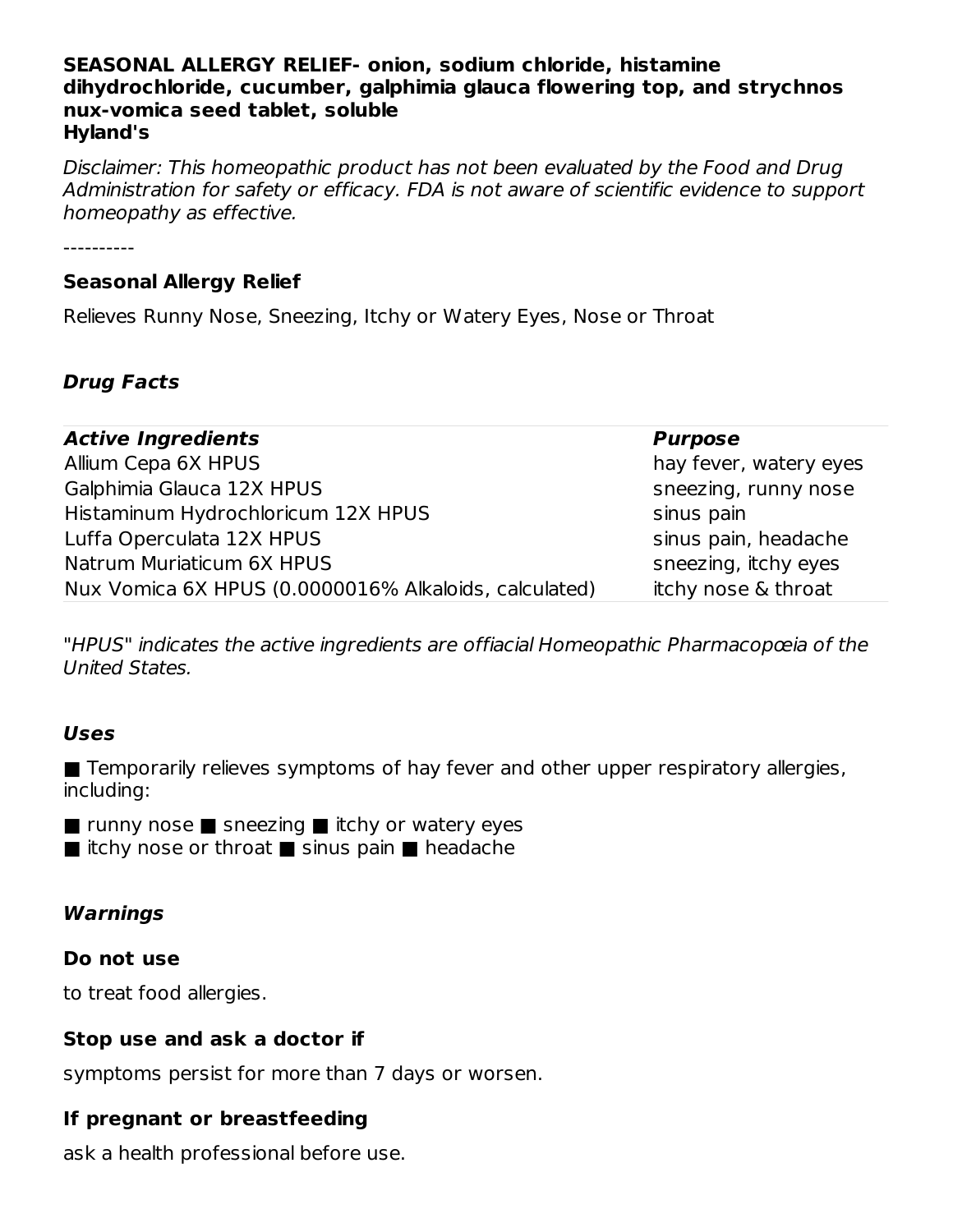# **Keep out of reach of children.**

## **Directions**

■ Use as directed.

| Adults and children | At onset of symptoms, dissolve 1-2 tablets |
|---------------------|--------------------------------------------|
| 12 years and over   | under tongue every 4 hours until relieved  |

# **Inactive Ingredients**

Acacia Gum, Lactose.

### **Questions?**

www.hylands.com or care@hylands.com

## **\*CLAIMS BASED ON TRADITIONAL HOMEOPATHIC PRACTICE, NOT ACCEPTED MEDICAL EVIDENCE. NOT FDA EVALUATED.**

# **DO NOT USE IF TAMPER-EVIDENT SEAL IS BROKEN OR MISSING.**

#### **PRINCIPAL DISPLAY PANEL**

#### **Hyland's**

NATURALS™

**SEASONAL** 

# **ALLERGY**

# **RELIEF\***

- Runny Nose
- Sneezing
- Itchy & Watery

Eyes, Nose

or Throat

**60**

# **QUICK-DISSOLVING TABLETS**

HOMEOPATHIC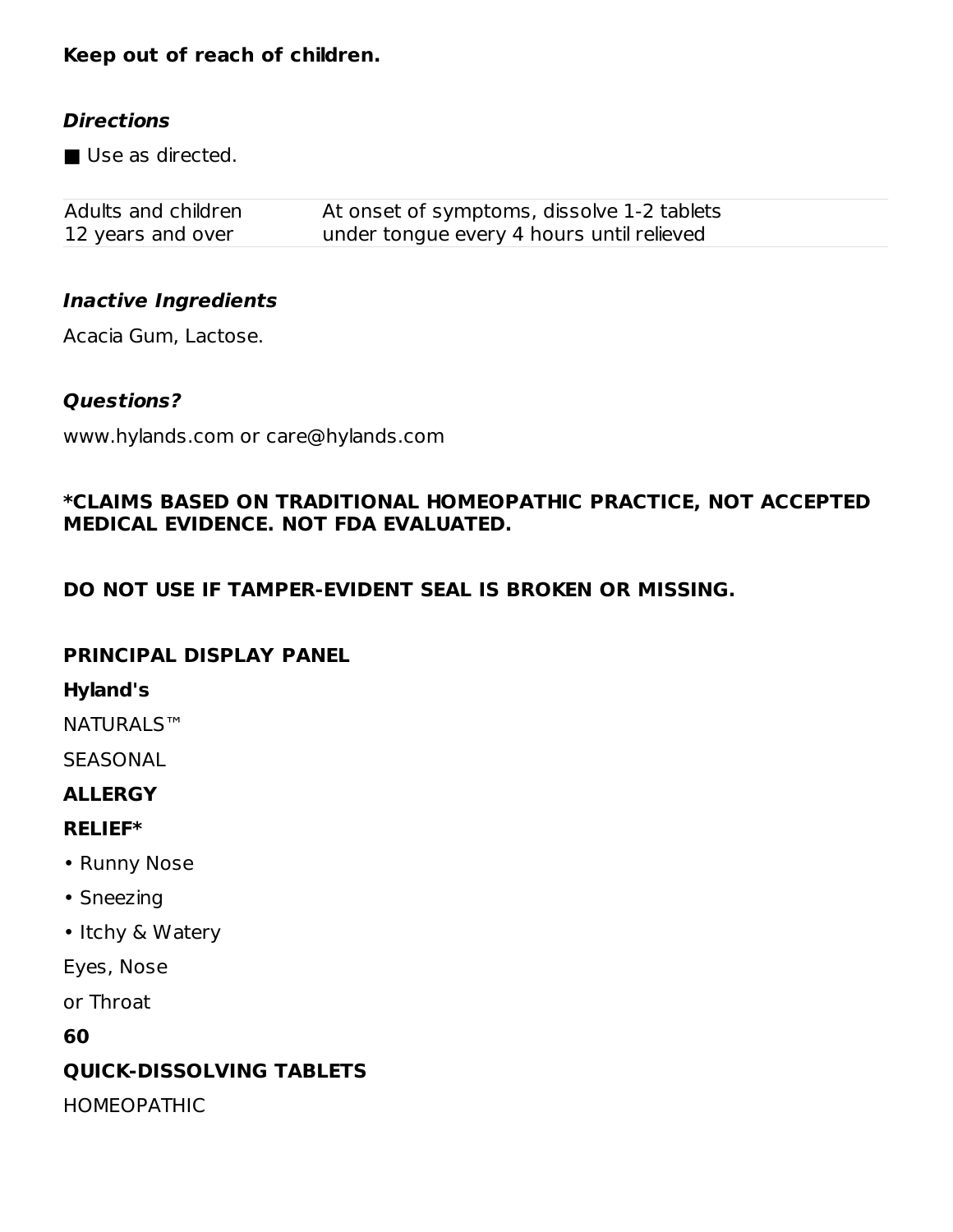

# **SEASONAL ALLERGY RELIEF**

onion, sodium chloride, histamine dihydrochloride, cucumber, galphimia glauca flowering top, and strychnos nux-vomica seed tablet, soluble

| <b>Product Information</b>                                                           |                          |                           |                                            |                |                 |  |
|--------------------------------------------------------------------------------------|--------------------------|---------------------------|--------------------------------------------|----------------|-----------------|--|
| <b>Product Type</b>                                                                  | HUMAN OTC DRUG           | <b>Item Code (Source)</b> |                                            | NDC:54973-3012 |                 |  |
| <b>Route of Administration</b>                                                       | ORAL                     |                           |                                            |                |                 |  |
|                                                                                      |                          |                           |                                            |                |                 |  |
| <b>Active Ingredient/Active Moiety</b>                                               |                          |                           |                                            |                |                 |  |
|                                                                                      |                          |                           |                                            |                |                 |  |
| <b>Ingredient Name</b>                                                               | <b>Basis of Strength</b> |                           | <b>Strength</b>                            |                |                 |  |
| <b>ONION</b> (UNII: 492225Q21H) (ONION - UNII:492225Q21H)                            |                          |                           | ONION                                      |                | $6$ [hp_X]      |  |
| <b>SODIUM CHLORIDE</b> (UNII: 451W47IQ8X) (CHLORIDE ION - UNII: 032ZN48698)          |                          |                           | SODIUM CHLORIDE                            |                | $6$ [hp $X$ ]   |  |
| <b>HISTAMINE DIHYDROCHLORIDE (UNII: 3POA00644U) (HISTAMINE -</b><br>UNII:820484N8I3) |                          |                           | <b>HISTAMINE</b><br><b>DIHYDROCHLORIDE</b> |                | 12 [hp_X]       |  |
| <b>CUCUMBER (UNII: YY7C30VXIT) (CUCUMBER - UNII:YY7C30VXIT)</b>                      |                          |                           | <b>CUCUMBER</b>                            |                | 12 [hp $X$ ]    |  |
| <b>GALPHIMIA GLAUCA FLOWERING TOP (UNII: 93PH5Q8M7E) (GALPHIMIA</b>                  |                          |                           | <b>GALPHIMIA GLAUCA</b>                    |                | $12$ $[hn$ $V1$ |  |